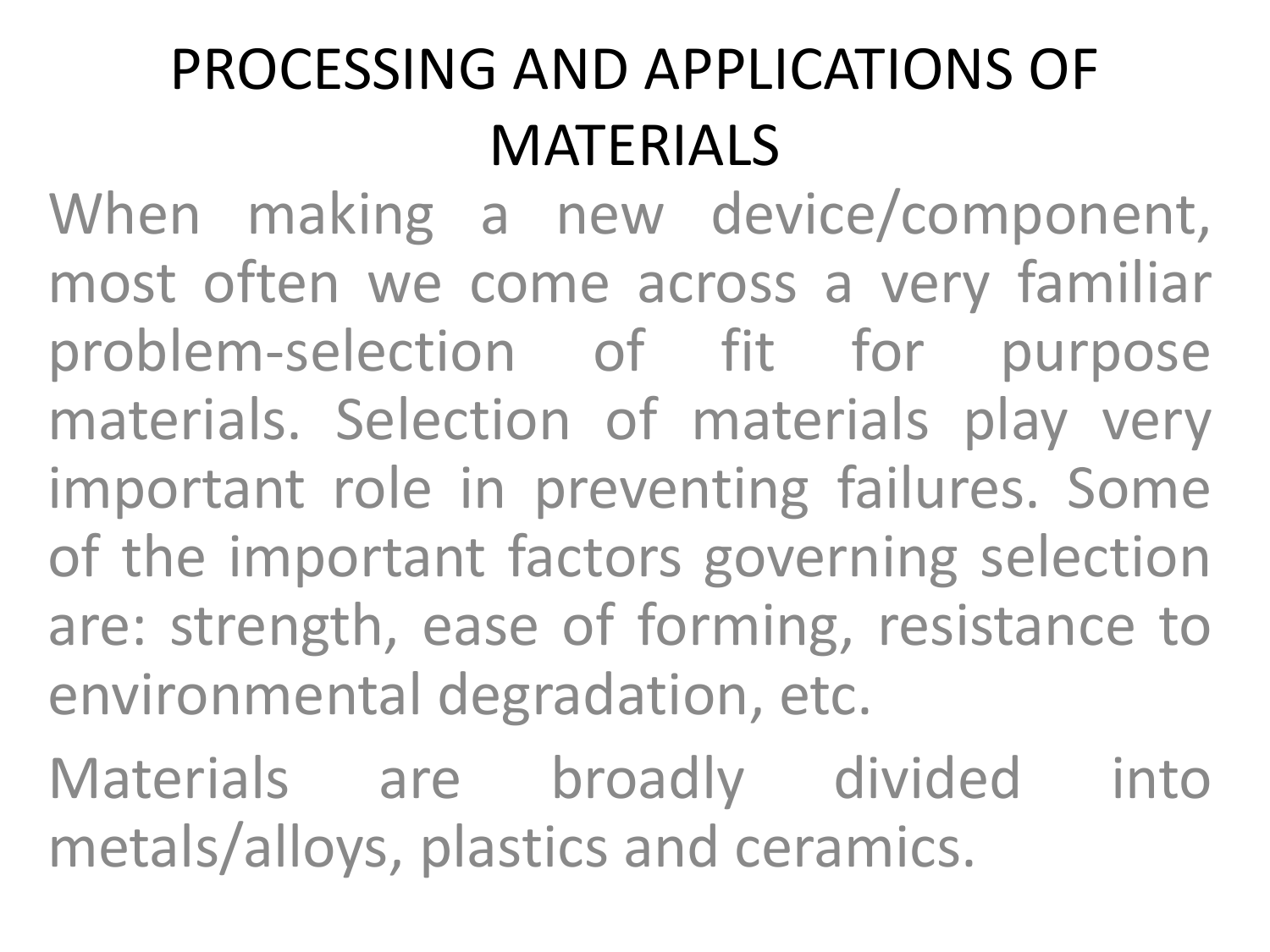## Metals/Alloys

• Metallic materials are broadly of two kinds – ferrous and non-ferrous materials. Ferrous materials are those in which iron (Fe) is the principal component. All other materials are categorized as non-ferrous materials. Other classification is based on their formability. If materials are hard to form, components with these materials are fabricated by casting, thus they are called cast alloys. If material can be deformed, they are known as wrought alloys. Thus metallic materials are usually strengthened by two methods – cold work and heat treatment.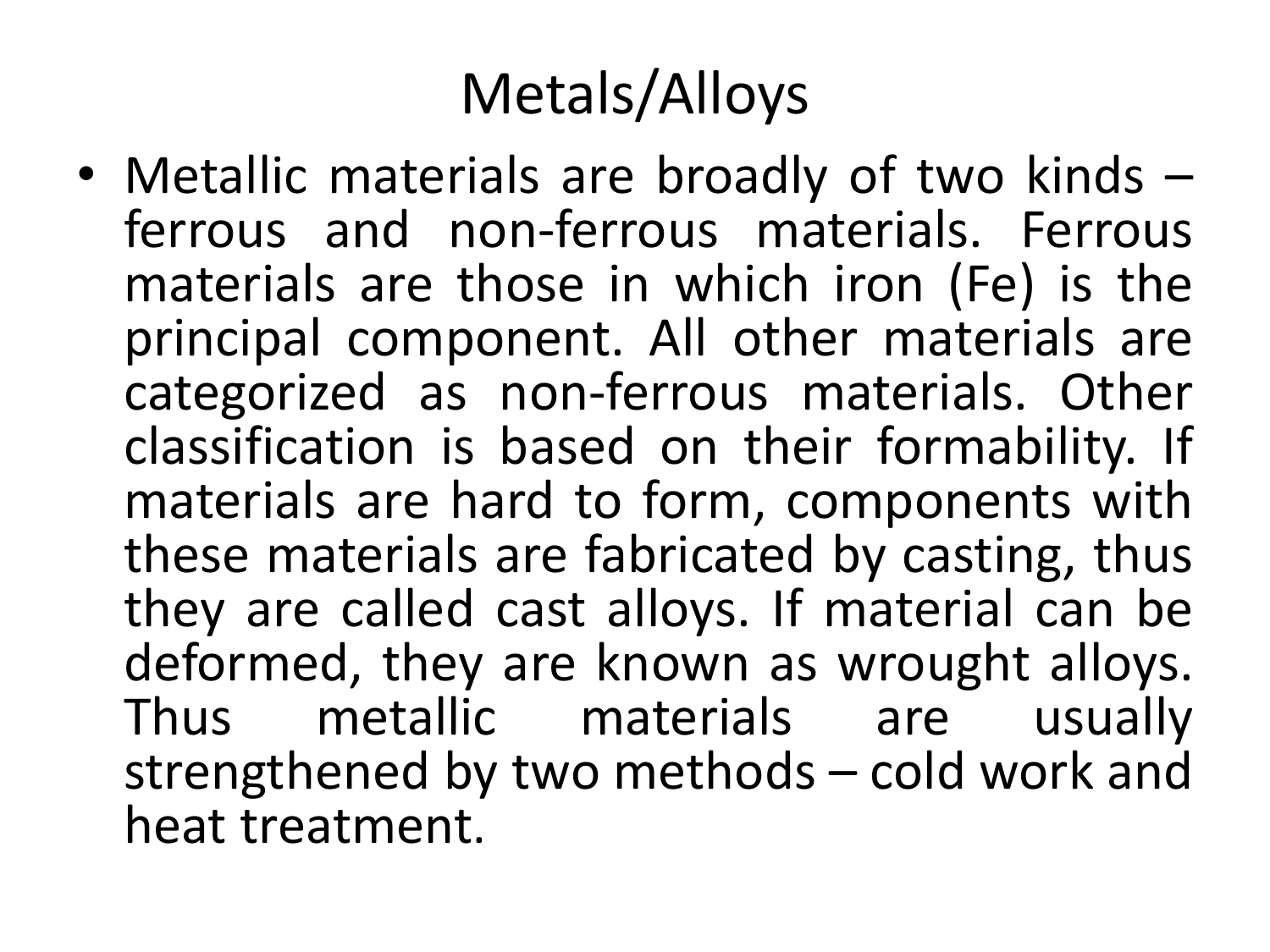• Strengthening by heat treatment involves specific heat treating procedure. When a material can not be strengthened by heat treatment, it is referred as non-heat-treatable alloys.

.

Ferrous materials

• Ferrous materials are popular because of abundant raw materials i.e. iron ore combined with economical extraction, ease of forming and their versatile mechanical and physical properties. Their disadvantages are their poor corrosion resistance, relatively high density and comparatively low electrical and thermal conductivities.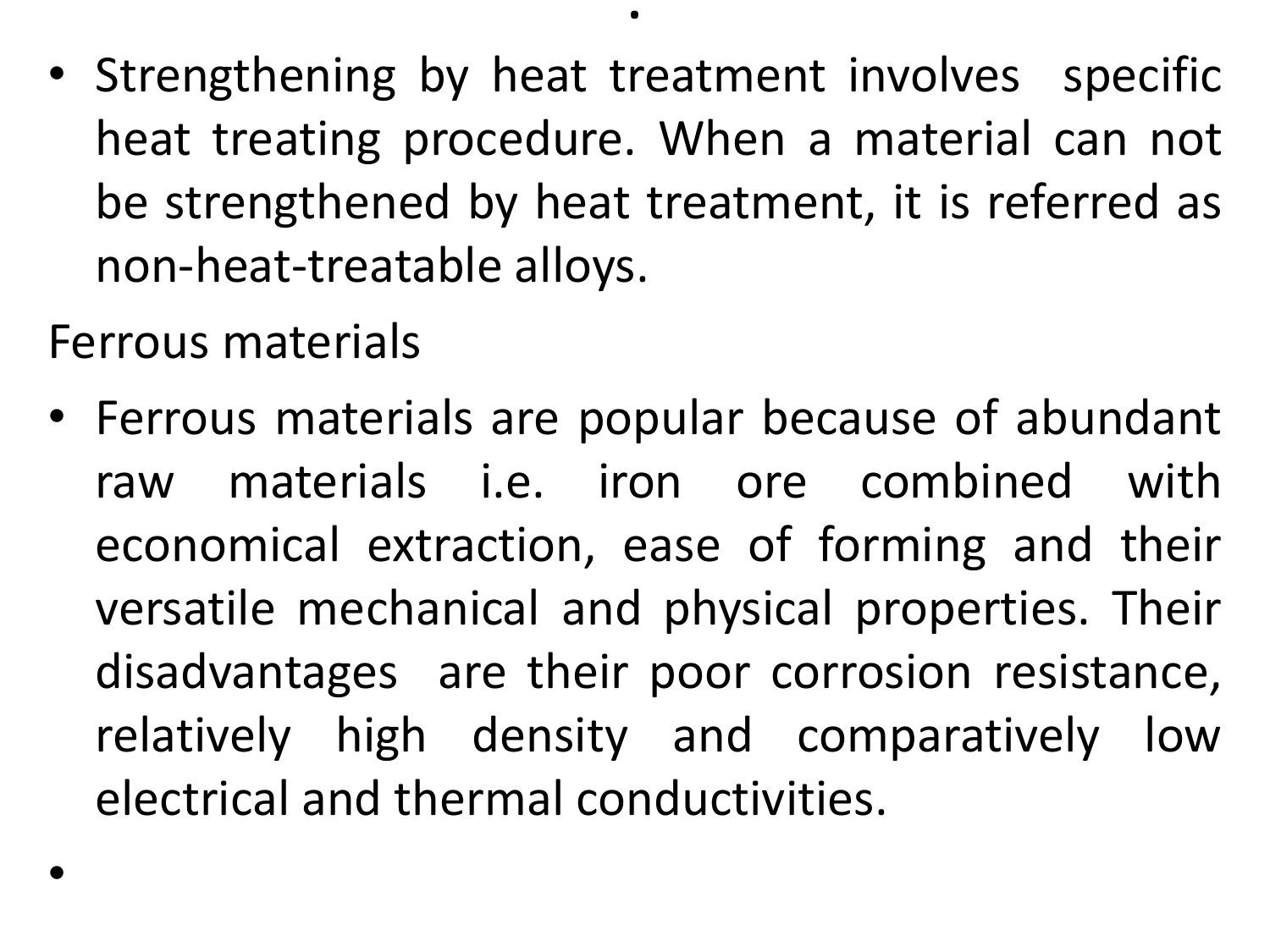• In ferrous materials the main alloying element is carbon (C) and are thus classified as when the carbon content is either less/higher than 2.14%. The ferrous alloys with less than 2.14% C are termed as steels and the ferrous alloys with higher than 2.14% C are termed as cast irons.

.

Steels

• In steels, carbon is present in atomic form at interstitial sites of Fe microstructure. Alloying additions are to improve properties, corrosion resistance, etc.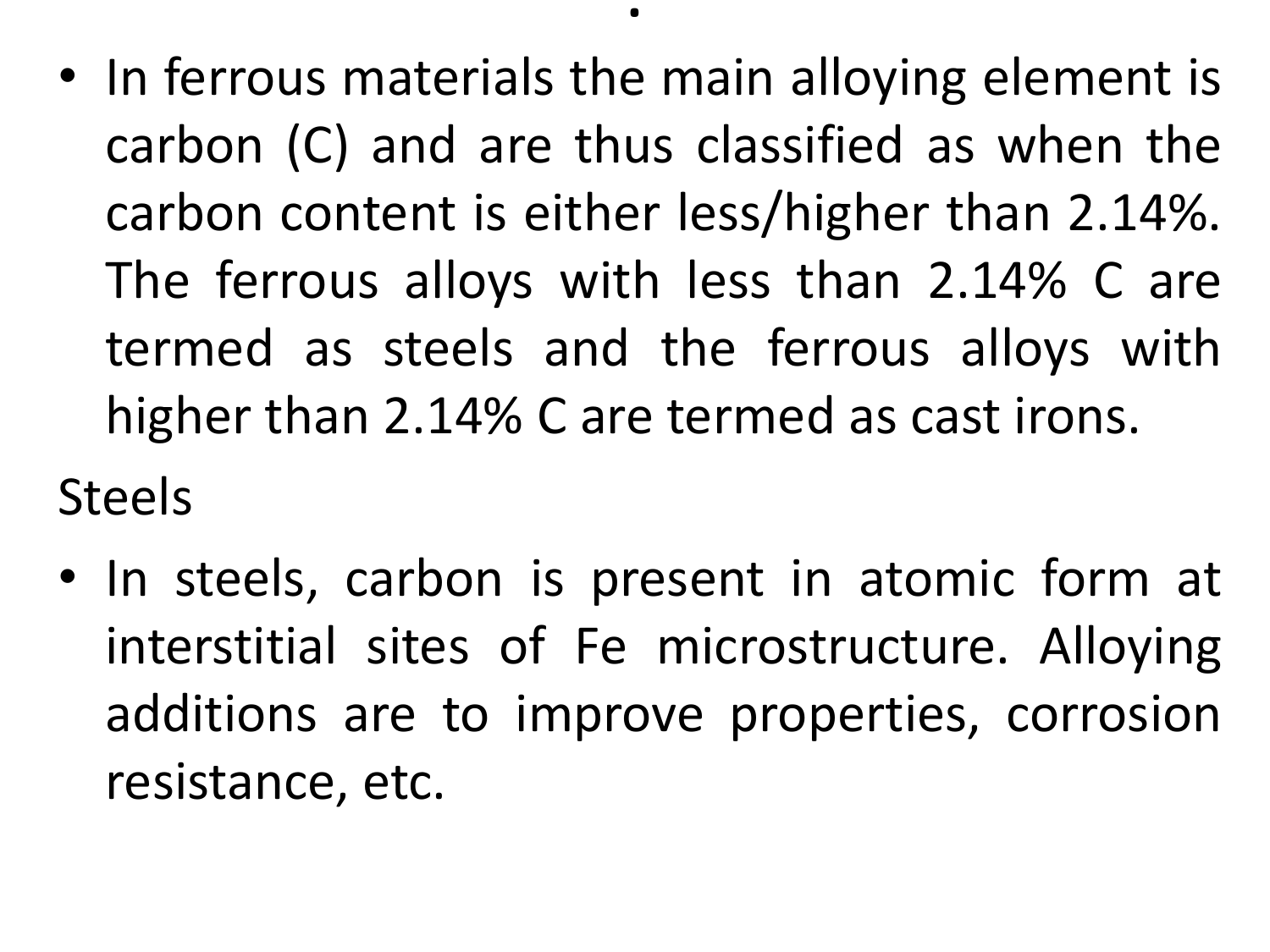• Mechanical properties of steels are very sensitive to carbon content. Hence, we classify steels based on their carbon content. Steels are basically three kinds: low-carbon steels(% wt of C<0.3), medium carbon steels(0.3  $<\%$  wt of C  $<$ 0.6)and high-carbon steels (% wt of  $C > 0.6$ ). We can also classify steels by amount of alloying additions, and based on this steels can either be (plain) carbon steels or alloy-steels. Low carbon steels are produced in the greatest quantities than other alloys. Carbon present in these alloys is limited, and is only enough to be strengthened by cold work.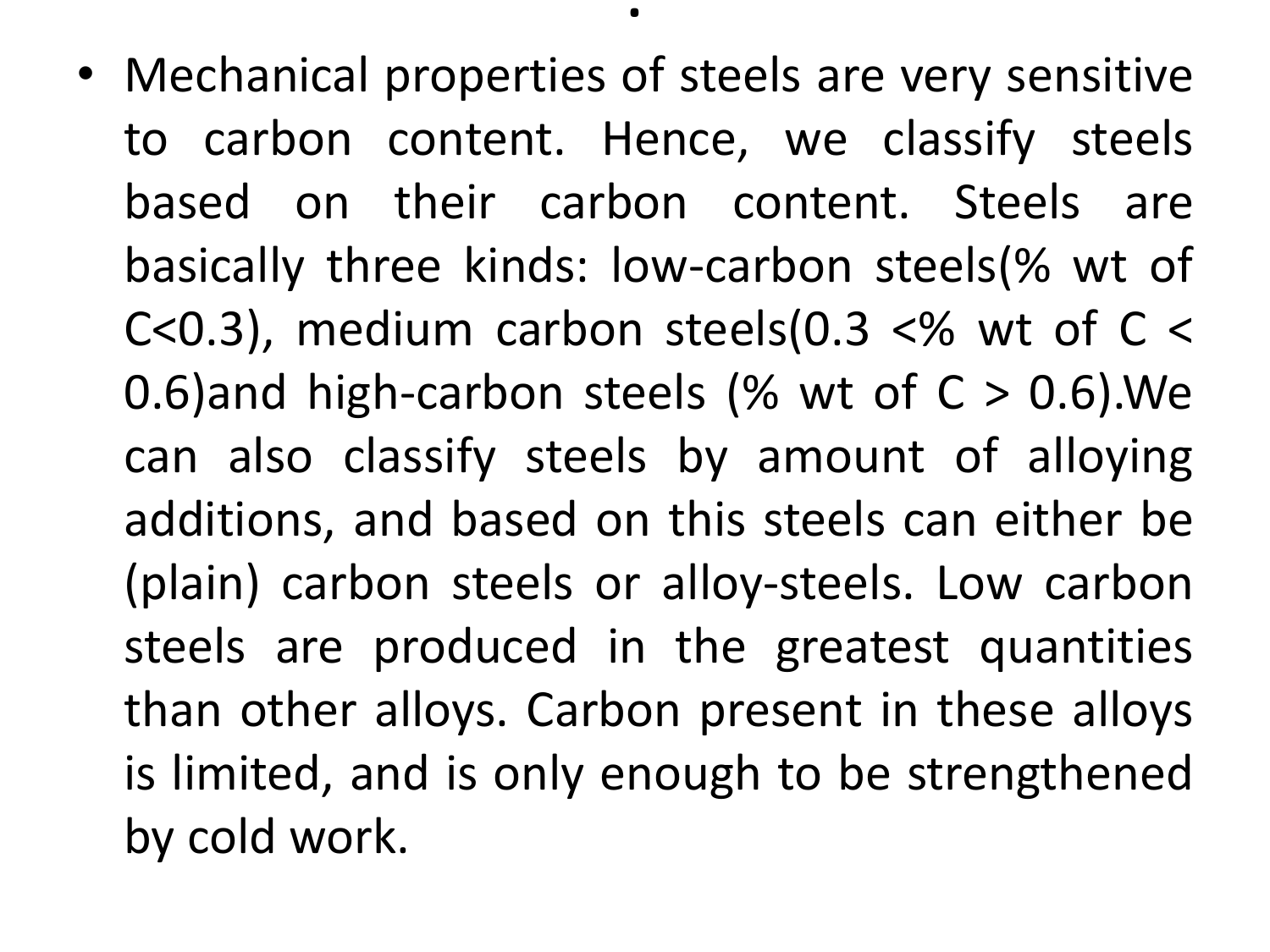- These alloys are relatively soft, ductile and have high toughness. They are easily machineable and weldable. Typical applications of these alloys include: structural shapes, tin cans, automobile body components, buildings, etc.
- A special group of ferrous alloys with noticeable amount of alloying additions are known as HSLA (high-strength low-alloy) steels. Common alloying elements are: Cu, V, Ni, W, Cr, Mo, etc. These alloys can be strengthened by heat treatment. They are ductile and formable. Typical applications of these HSLA steels are as support columns, bridges, pressure vessels.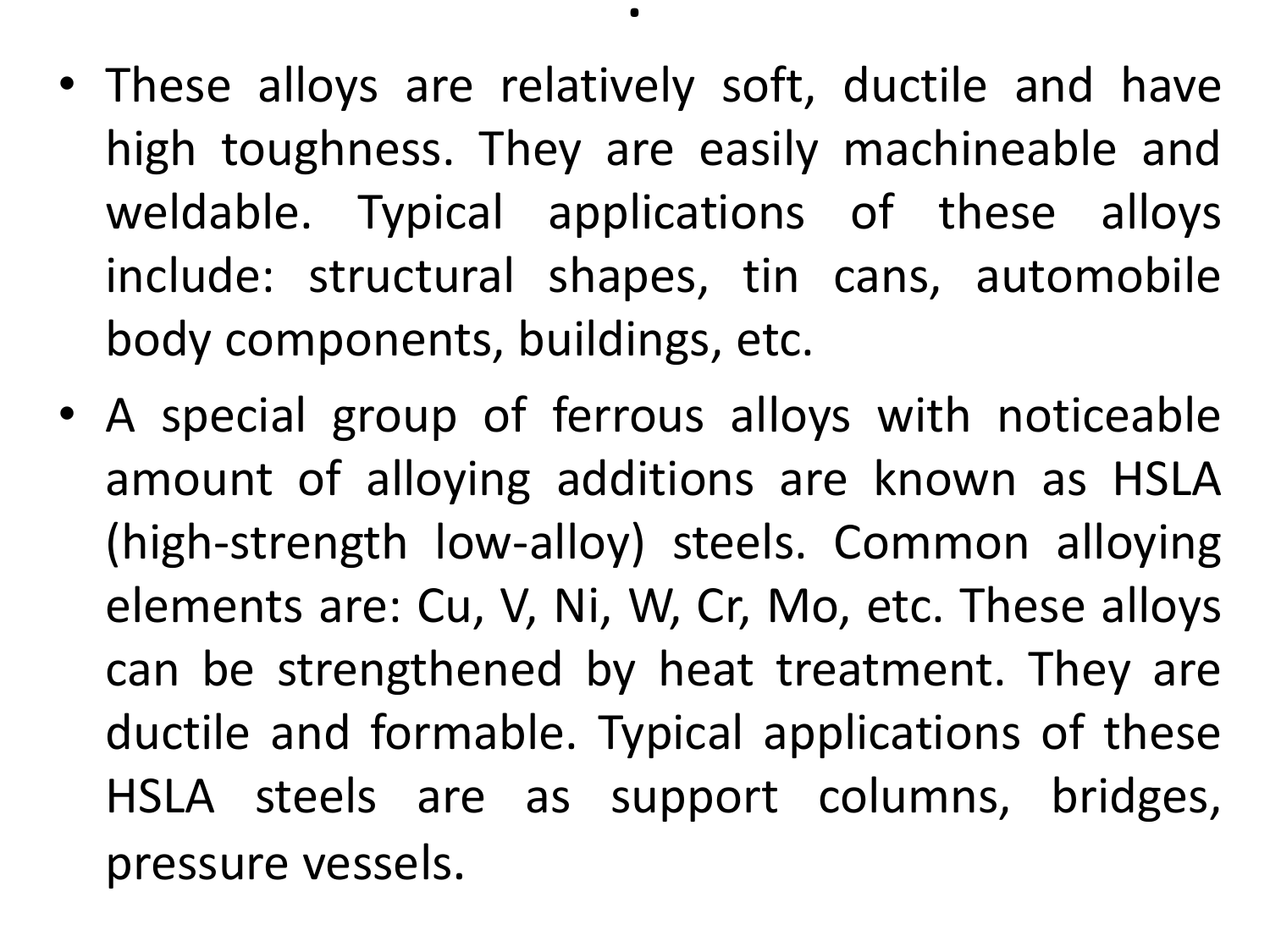- . • Medium carbon steels: Stronger than low carbon steels and are less ductile than low carbon steels. They can be heat treated to improve their strength. They are often used in tempered condition. Ni, Cr and Mo alloying additions improve their hardenability. Typical applications include: railway tracks & wheels, gears, other machine parts which may require good combination of strength and toughness.
- High carbon steels: They are the strongest and hardest of carbon steels. Their ductility is very limited and are heat treatable, and mostly used in hardened and tempered conditions.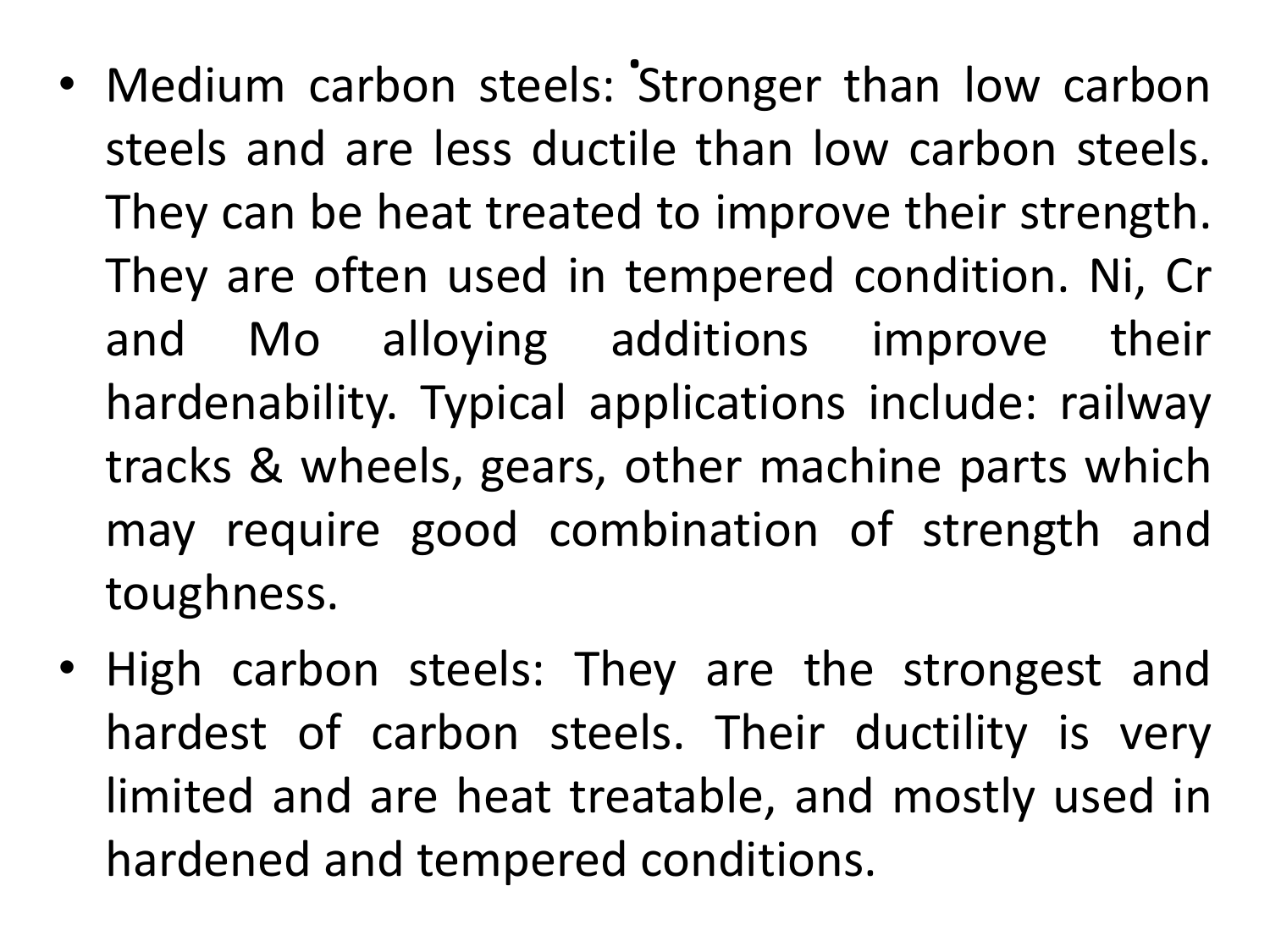• They possess very high wear resistance, and capable of holding sharp edges. They are used for tool application such as knives, razors, hacksaw blades, etc. With addition of alloying element like Cr, V, Mo, W which forms hard carbides by reacting with carbon present, wear resistance of high carbon steels can be improved considerably.

.

• Stainless steels: The name comes from their high resistance to corrosion i.e. they are rust-less (stainless). Steels are made highly corrosion resistant by addition of special alloying elements, especially a minimum of 12% Cr along with Ni and Mo.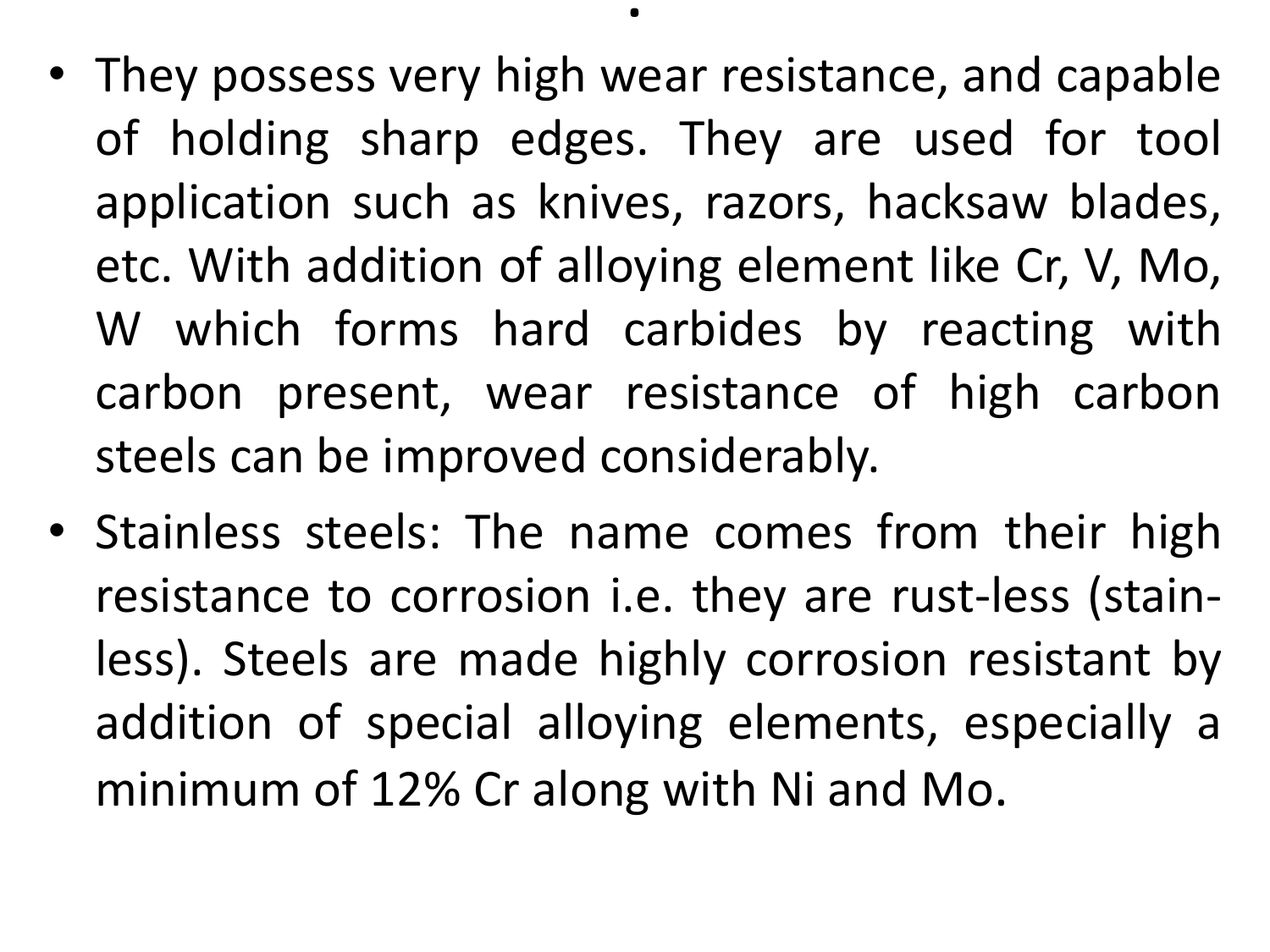• Stainless steels are mainly three kinds: ferritic & hardenable Cr steels, austenitic and precipitation hardenable (martensitic, semi-austenitic) steels. This classification is based on prominent constituent of the microstructure. Typical applications include cutlery, razor blades, surgical knives, etc.

.

• Ferritic stainless steels are principally Fe-Cr-Calloys with 12-14% Cr. They also contain small additions of Mo, V, Nb, and Ni. Austenitic stainless steels usually contain 18%Cr and 8% Ni in addition to other minor alloying elements. Ni stabilizes the austenitic phase assisted by C and N.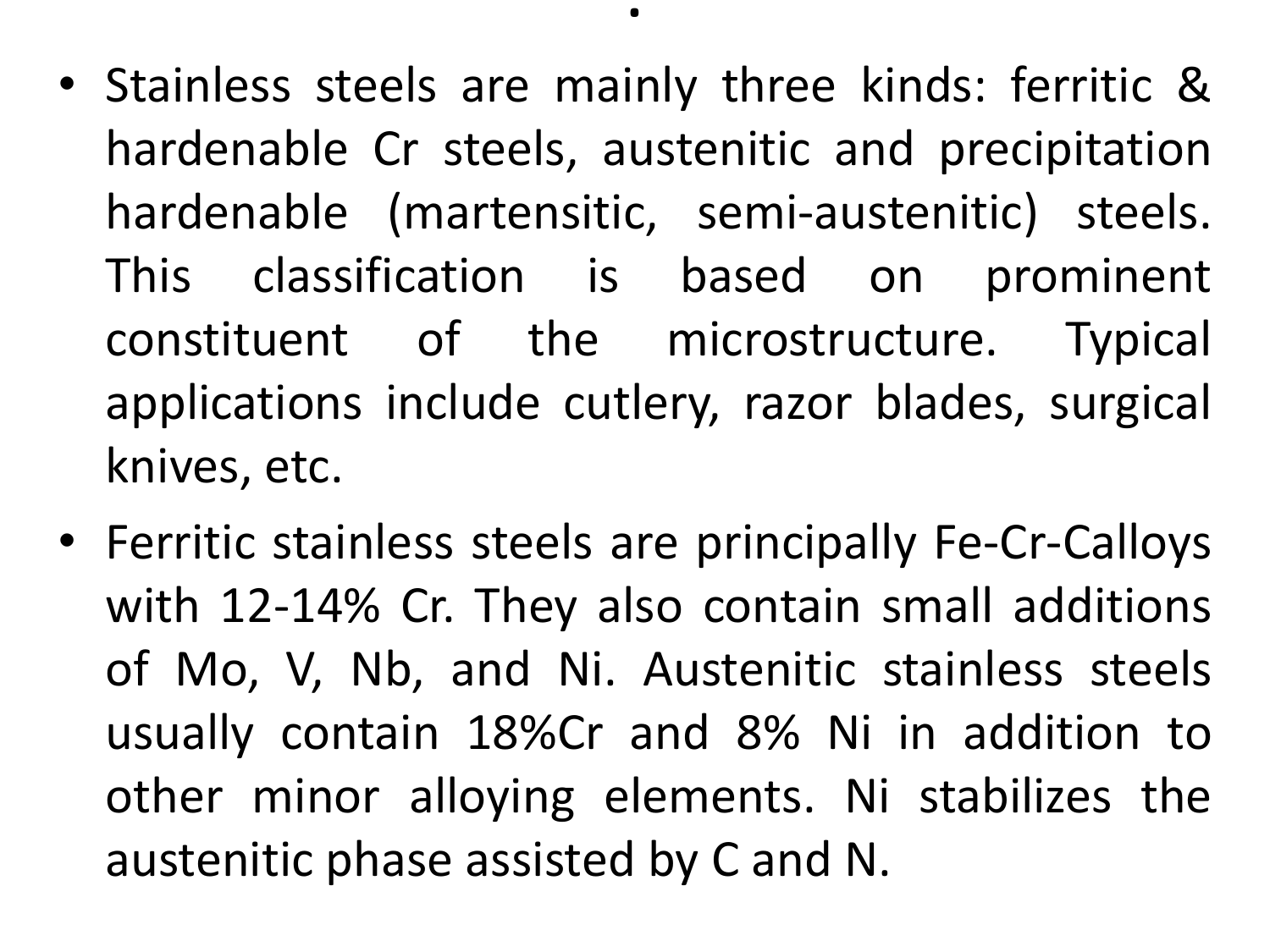• Other alloying additions include Ti, Nb, Mo (prevent weld decay), Mn and Cu (helps in stabilizing austenite). By alloying additions, for martensitic steels Ms is made to be above the room temperature. These alloys are heat treatable. Major alloying elements are: Cr, Mn and Mo. Ferritic and austenitic steels are hardened and strengthened by cold work because they are not heat treatable. On the other hand martensitic steels are heat treatable. Austenitic steels are most corrosion resistant, and they are produced in large quantities. Austenitic steels are non-magnetic as against ferritic and martensitic steels, which are magnetic.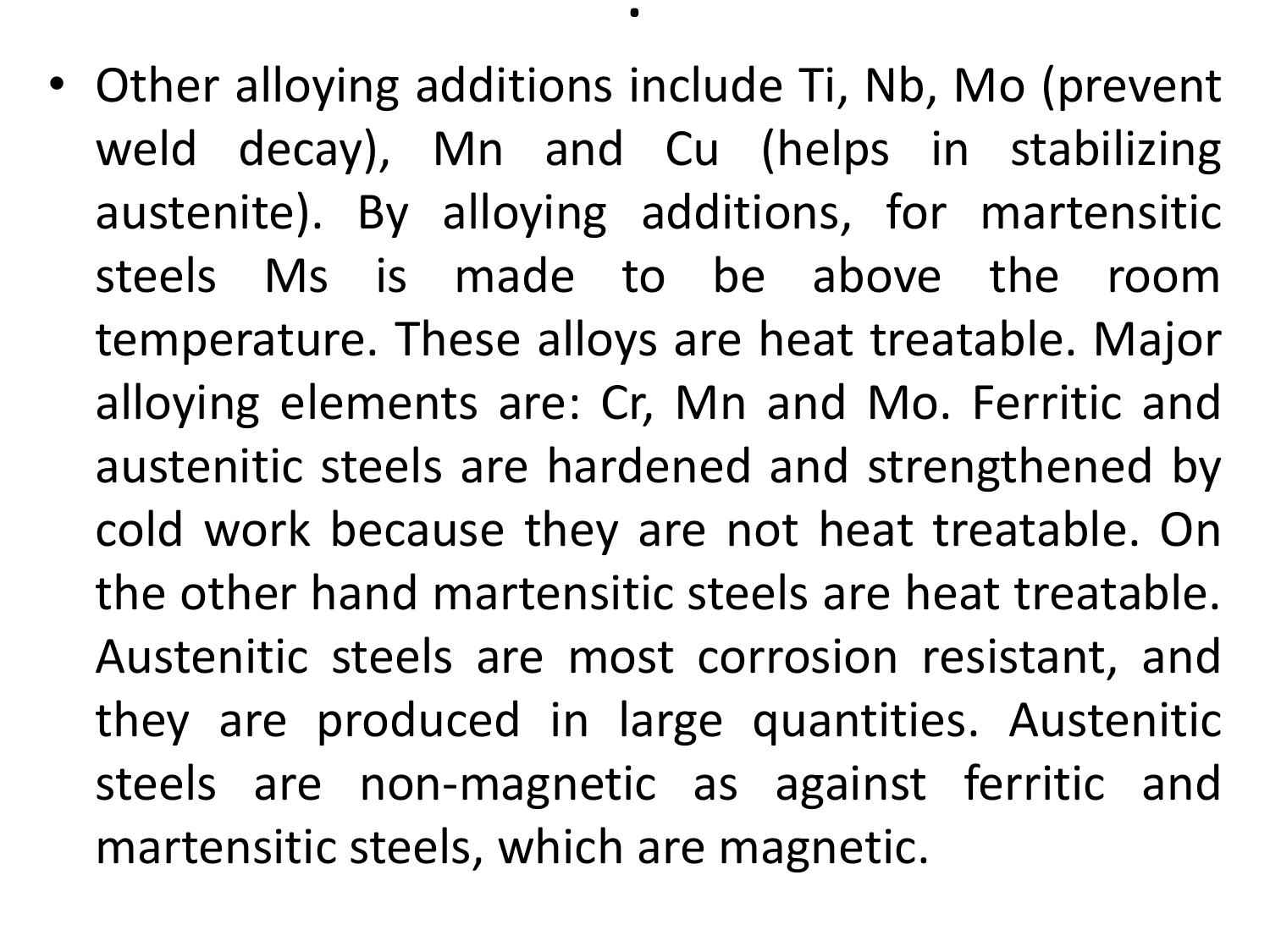• Cast irons :Commercially cast irons contain about 3.0-4.5%C along with some alloying additions. They melt at lower temperatures than steels i.e. they are responsive to casting. Casting is the most used fabrication technique for these alloys. Hard and brittle constituent present in these alloys; cementite is a meta-stable phase, and can readily decompose to form α-ferrite and graphite. The tendency of cast irons to form graphite is usually controlled by their composition and cooling rate. Cast irons are categorized as gray, white, nodular and malleable cast irons based on the form of C present.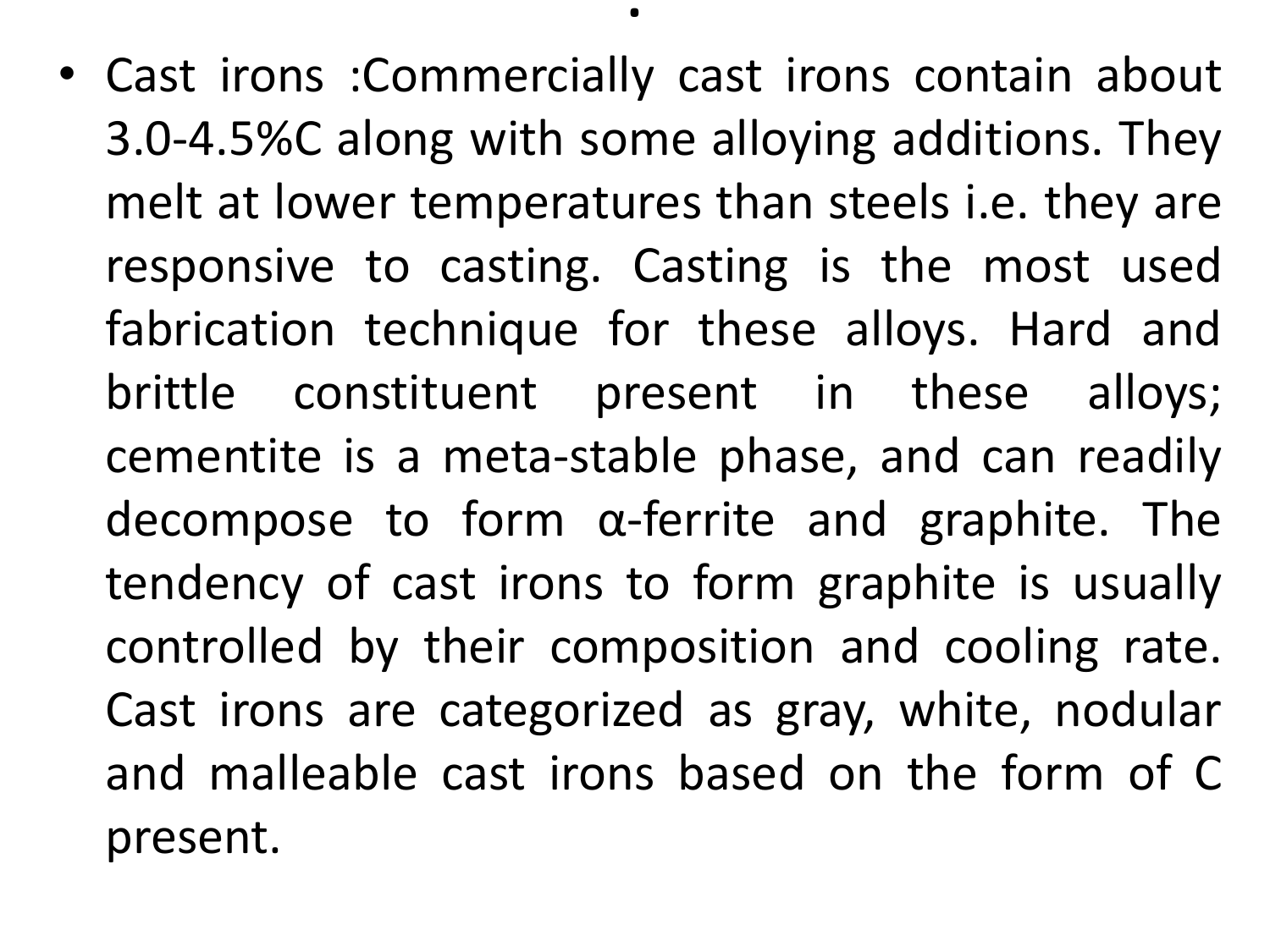• Gray cast iron: It consists of carbon in the form of graphite flakes, which are surrounded by either ferrite or pearlite. Fractured surface of these alloys look greyish hence the name. Addition of Si (1-3wt.%) is responsible for decomposition of cementite, and also high fluidity. Thus castings of intricate shapes can be easily made. Due to graphite flakes, gray cast irons are weak and brittle. However they possess good damping properties, and thus typical applications include: base structures, bed for heavy machines, etc. they also show high resistance to wear.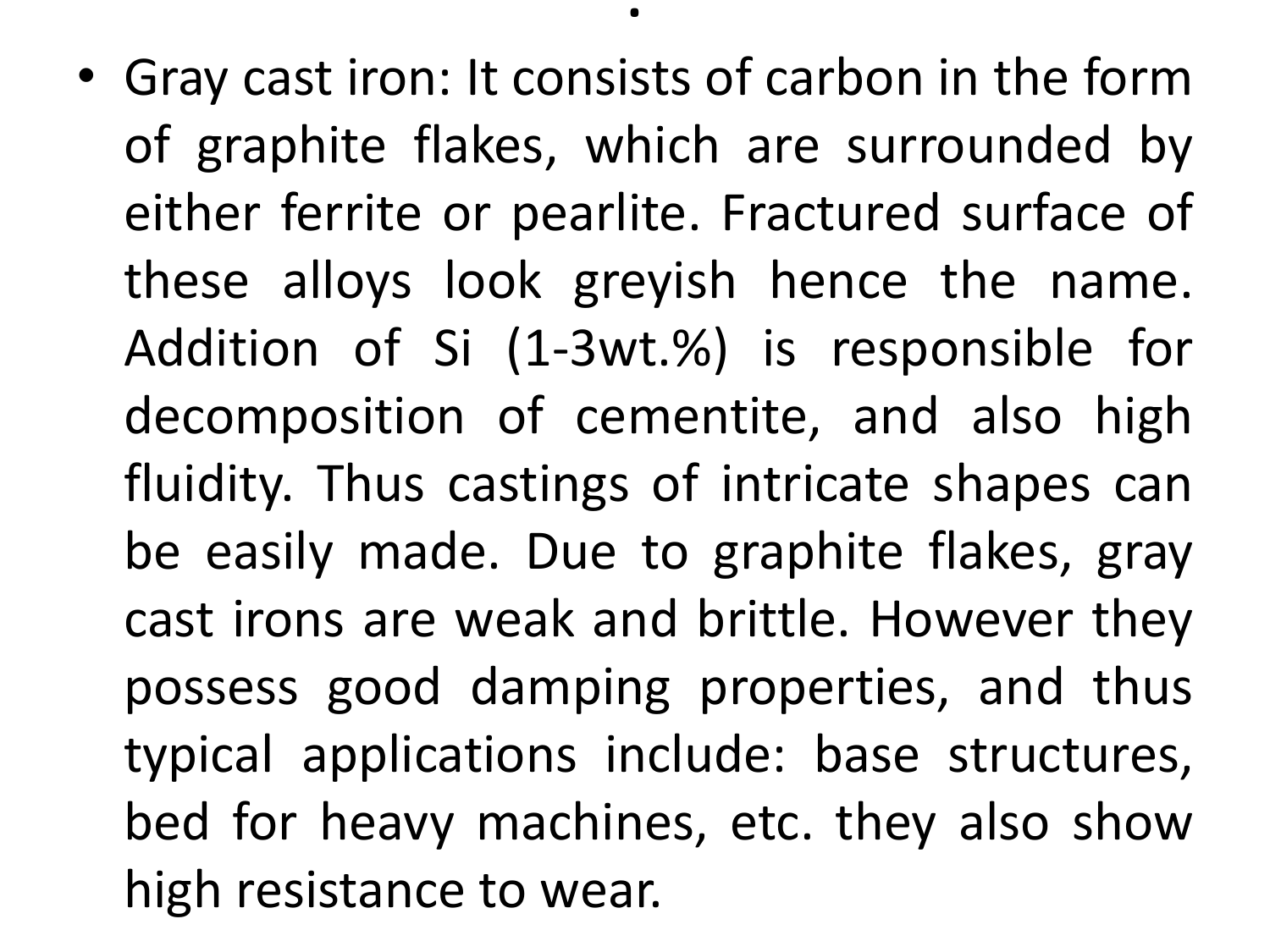• White cast iron: When Si content is low (< 1%) in combination with faster cooling rates, there is no time left for cementite to get decomposed, thus most of the brittle cementite remains. Because of presence of cementite, fractured surface appear white, hence the name. They are very brittle and extremely difficult to machine. Hence their use is limited to wear resistant applications such as rollers in rolling mills. Usually white cast iron is heat treated to produce malleable iron.

.

• Nodular (or ductile) cast iron: Alloying additions are of prime importance in producing these materials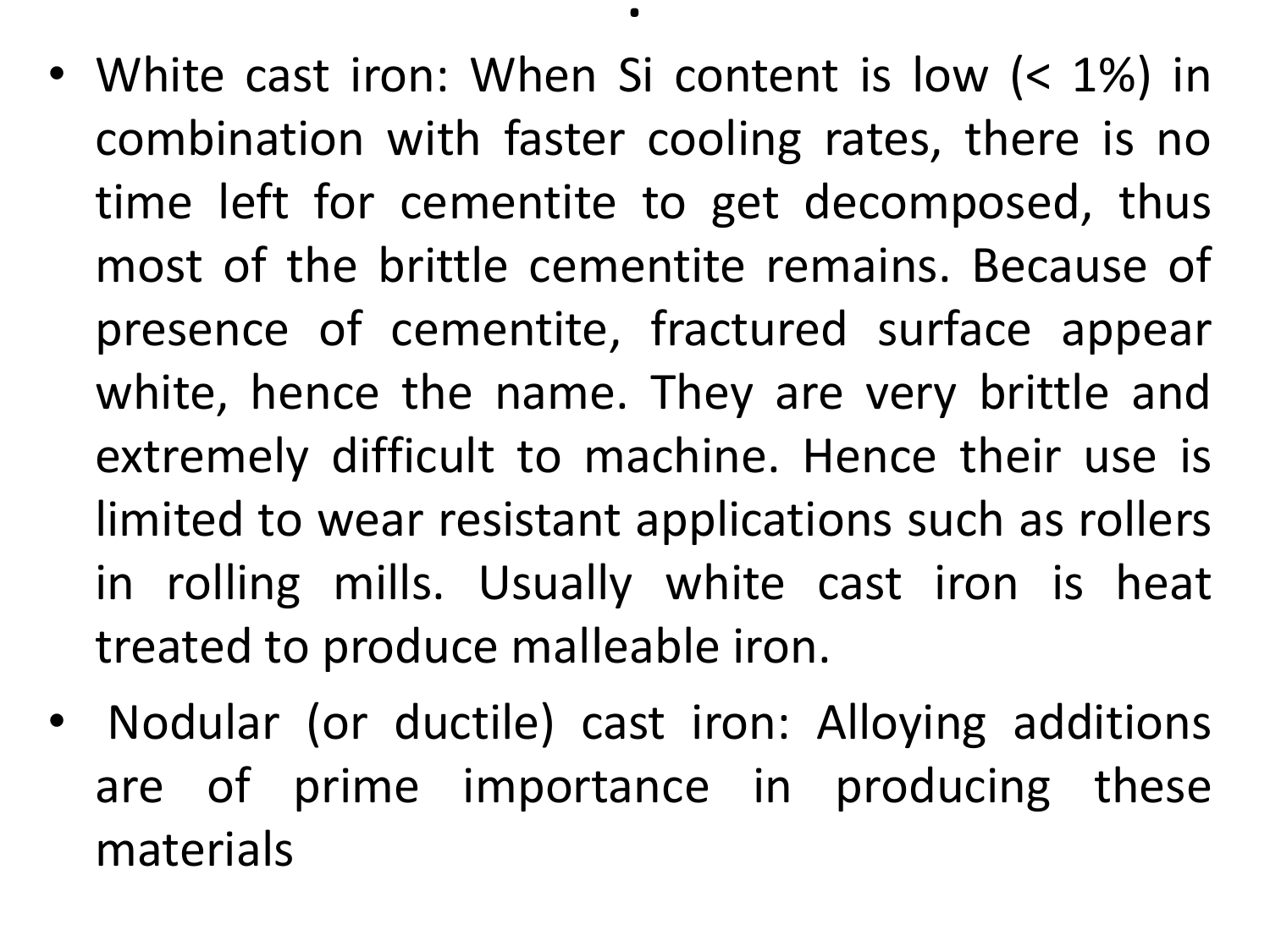• Small additions of Mg / Ce to the gray cast iron melt before casting can result in graphite to form nodules or sphere-like particles. Matrix surrounding these particles can be either ferrite or pearlite depending on the heat treatment.They are stronger and more ductile than gray cast irons. Typical applications include: pump bodies, crank shafts, automotive components, etc. Malleable cast iron: These are formed after heat treating white cast iron. Heat treatments involve heating the material up to 800-900 C, and keep it for long hours, before cooling it to room temperature. High temperature incubation causes cementite to decompose and form ferrite and graphite. Thus these materials are stronger with appreciable amount of ductility. Typical applications include: railroad, connecting rods, marine and other heavy-duty services.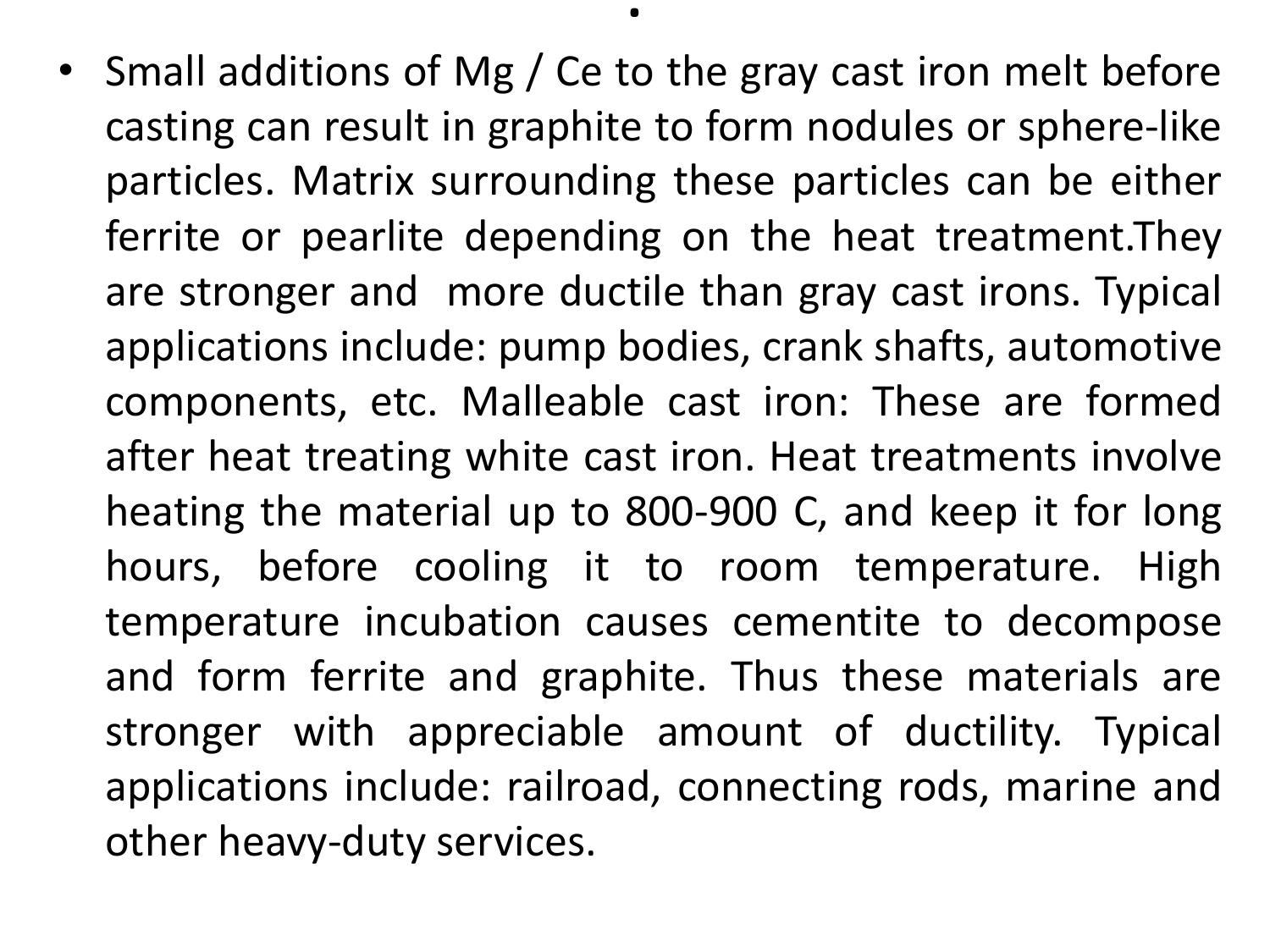Non-ferrous materials

• The specific advantages non-ferrous materials have over ferrous materials include ease of fabrication, high relatively low density, and high electrical and thermal conductivities.

.

• Aluminium alloys: These are characterized by low density, high thermal & electrical conductivities, and good corrosion resistant. They are ductile even at low temperatures and can be formed easily. A great limitation is their low melting point (660C), which restricts their use at elevated temperatures. Can be strengthened by both cold and heat treatment.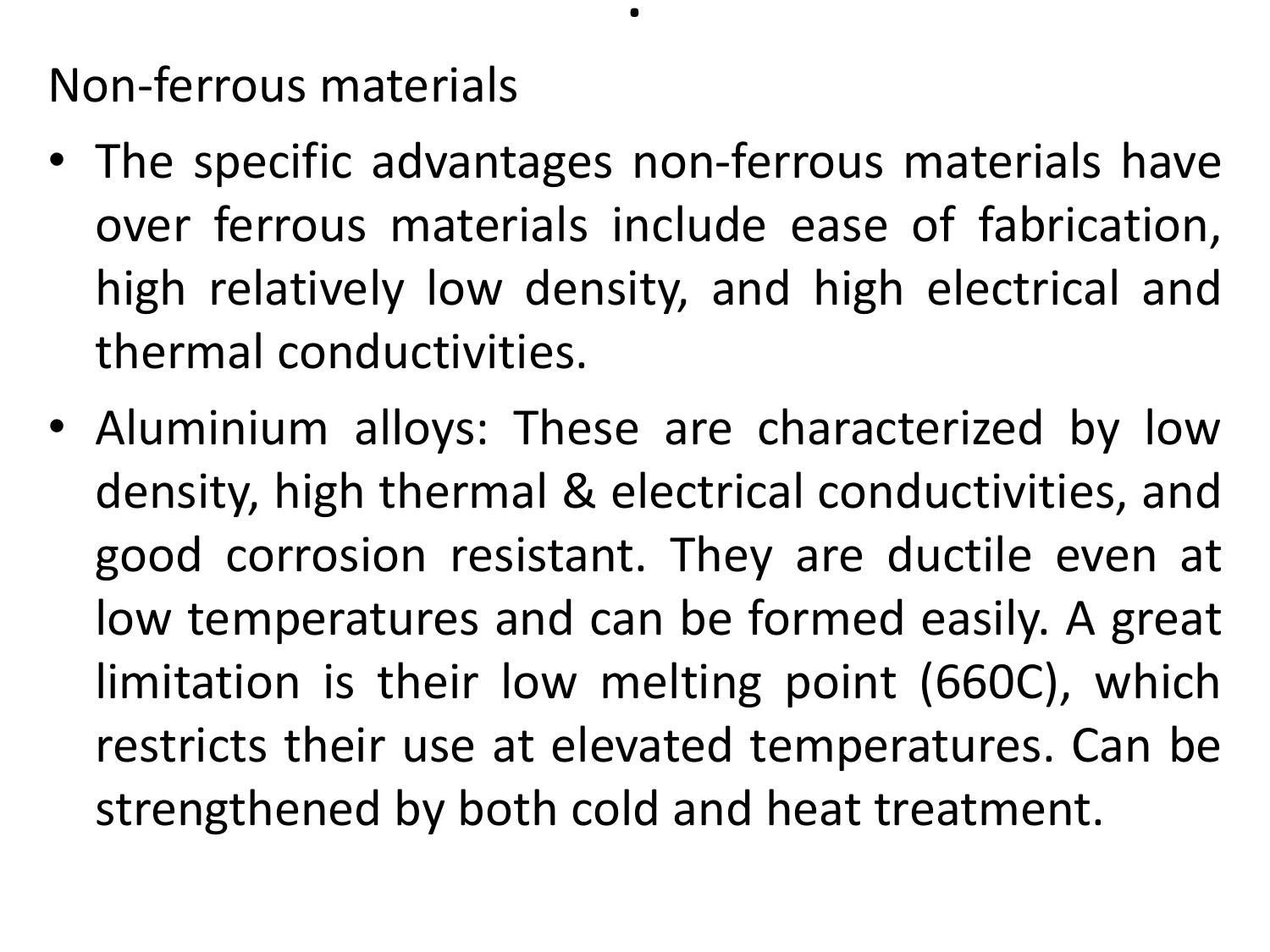• Al alloys can be designated into two groups, cast and wrought. Chief alloying elements are Cu, Si, Mn, Mg, Zn. Recently, alloys of Al and other lowdensity metals like Li, Mg, Ti gained much attention as there is much concern about vehicle weight reduction. Al-Li alloys enjoy much more attention especially as they are very useful in aircraft and aerospace industries.

.

• Common applications include beverage cans, automotive parts, bus bodies, aircraft structures, etc.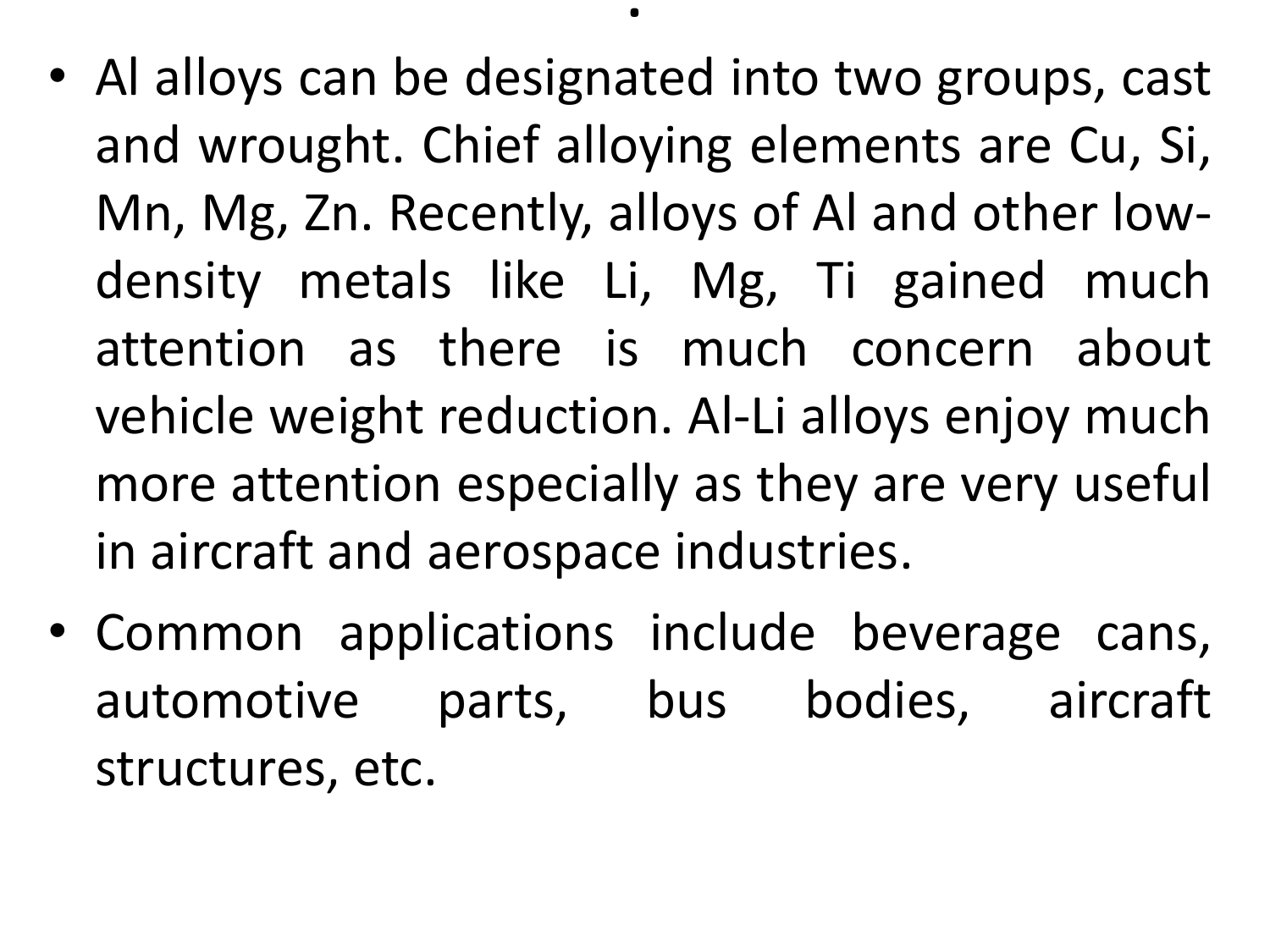• Copper alloys: include bronze which has been used for thousands of years. It is an alloy of Cu and Sn. Cu is soft and ductile thus hard to machine, and has virtually unlimited capacity for cold work. One special feature of most of these alloys is their corrosion resistant in diverse atmospheres. Most of these alloys are strengthened by either cold work or solid solution method. Common Cu alloys include Brass, alloys of Cu and Zn (e.g.: yellow brass, catridge brass, muntz metal, gilding metal); Bronze, alloys of Cu and other alloying additions like Sn, Al, Si and Ni.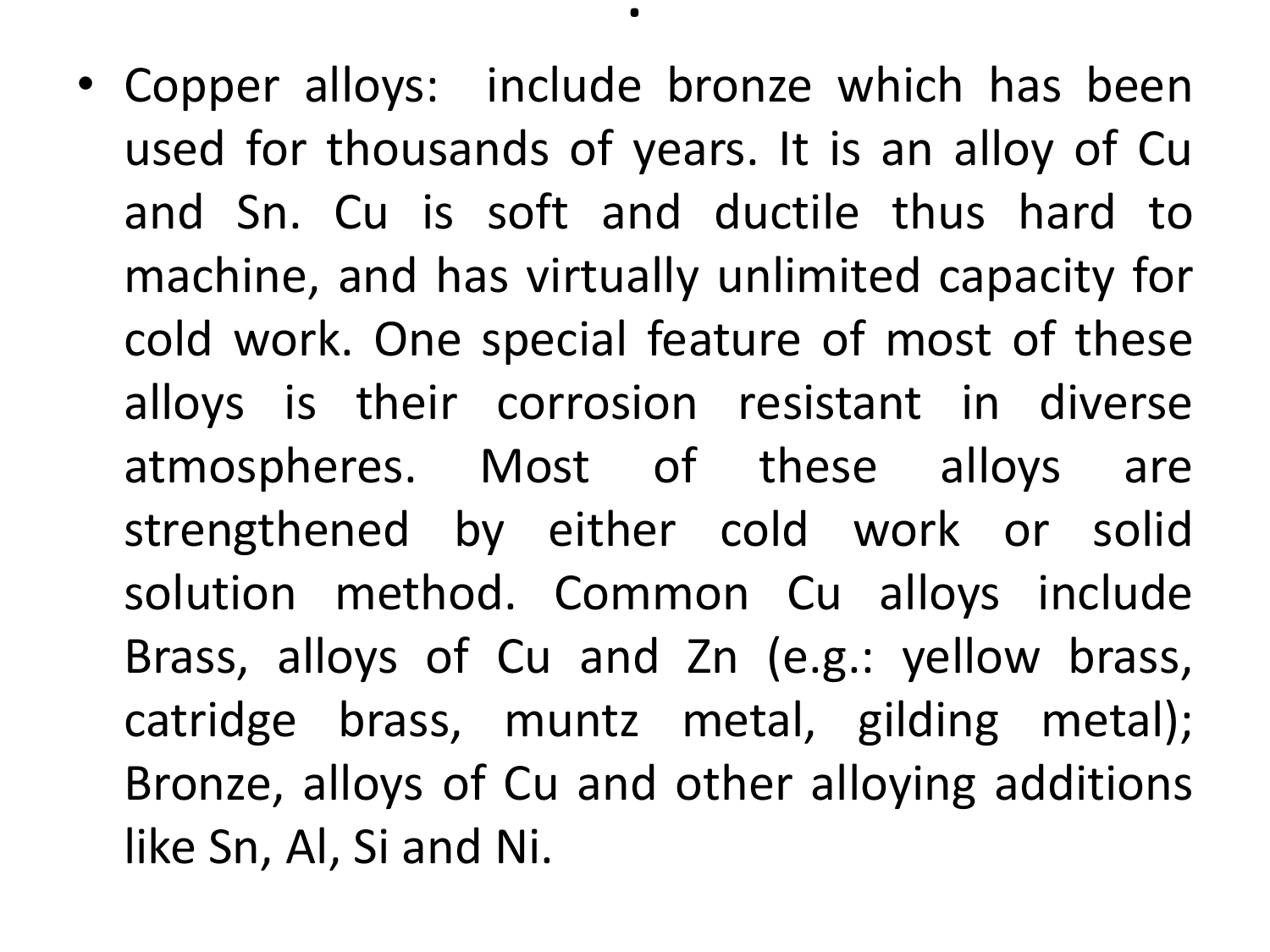- .<br>.<br>. • Bronzes are stronger and more corrosion resistant than brasses. Also are Beryllium coppers which possess a combination of relatively high strength, excellent electrical and corrosion properties, wear resistance, can be cast, hot worked and cold worked. Cu alloys are used for costume jewellery, coins, musical instruments, electronics, springs, bushes, surgical and dental instruments, radiators, etc.
- Magnesium alloys: have low density among all structural metals. Mg alloys are difficult to form at room temperatures and so are usually fabricated by casting or hot working.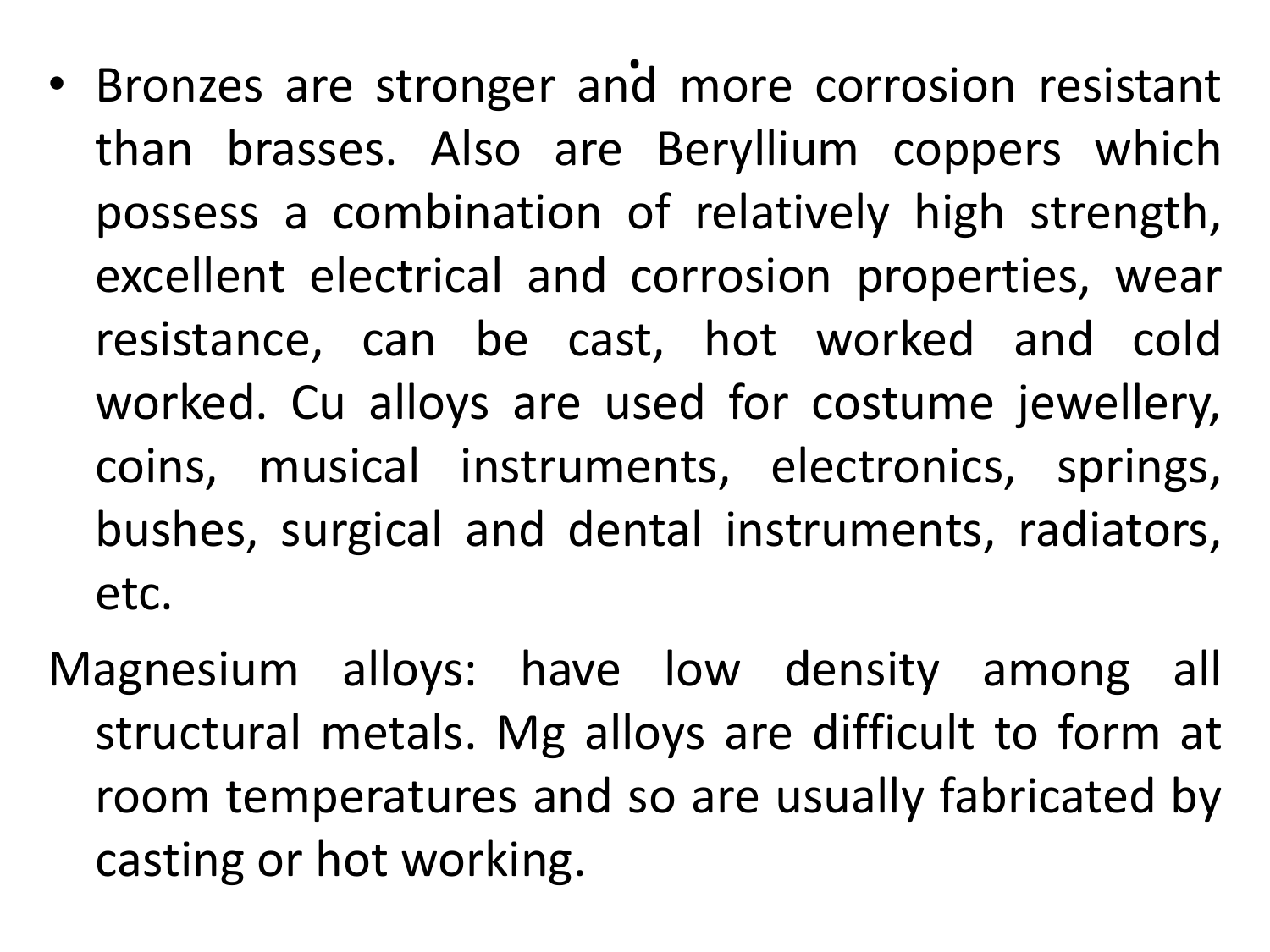. Mg alloys are characterised as either cast or wrought type, and some of them are heat treatable. Major alloying additions include Al, Zn, Mn and rare earths. Mg alloys are commonly used for hand-held devices like saws, tools, automotive parts like steering wheels, seat frames, electronics' casing for laptops, camcoders, cell phones etc.

Ti and its alloys: are of relatively low density, high strength and have very high melting points. They are easy to machine and forge. However the major limitation is Ti's chemical reactivity at high temperatures, which necessitated special techniques to extract.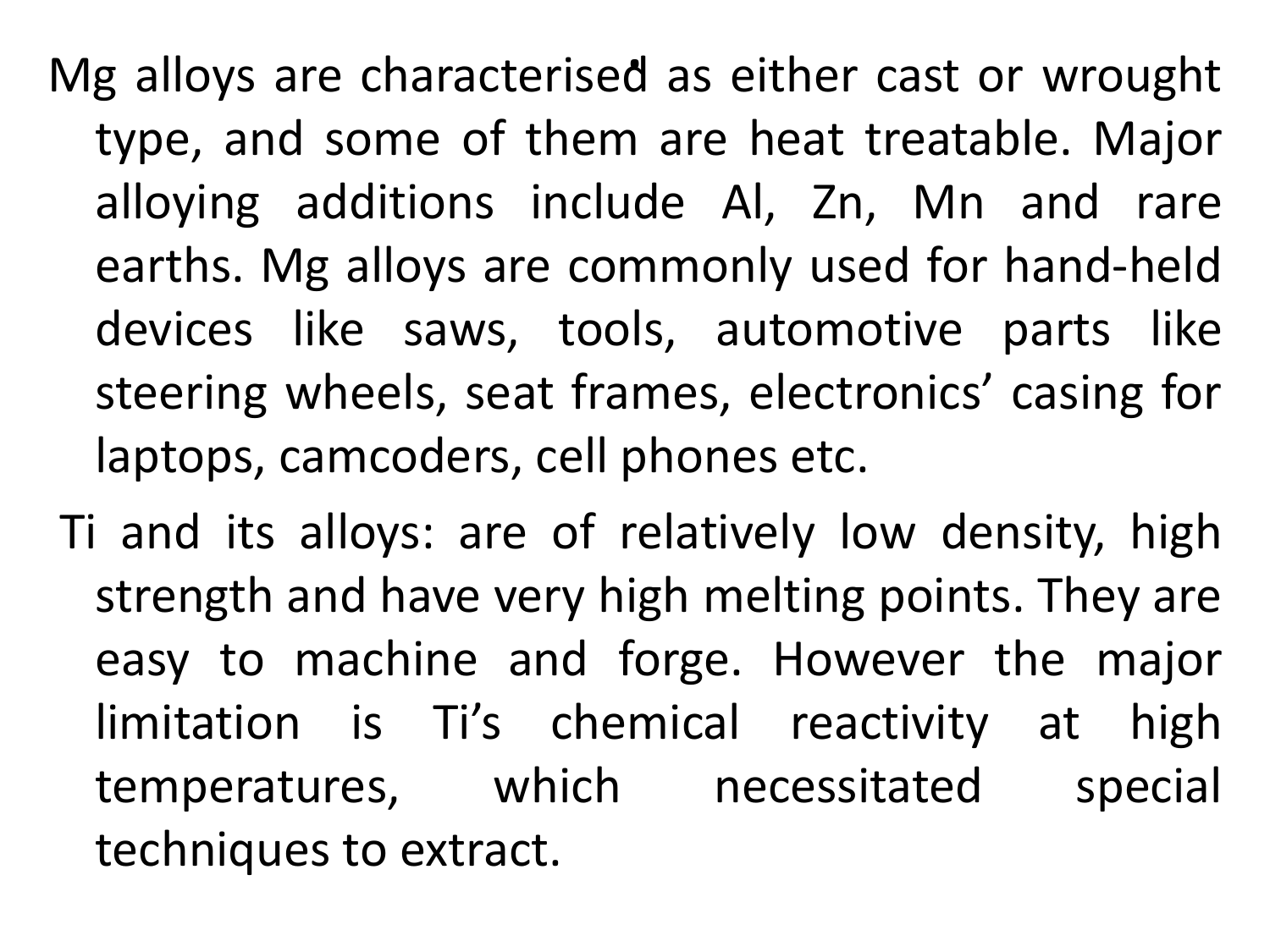• Thus these alloys are expensive. They also possess excellent corrosion resistance in diverse atmospheres, and wear properties. Common applications include: space vehicles, airplane structures, surgical implants, and petroleum & chemical industries.

.

Refractory metals: are metals of very high melting points. For example: Nb, Mo, W and Ta. They also possess high strength and high elastic modulus. Common applications include: space vehicles, x-ray tubes, welding electrodes, and where there is a need for corrosion resistance.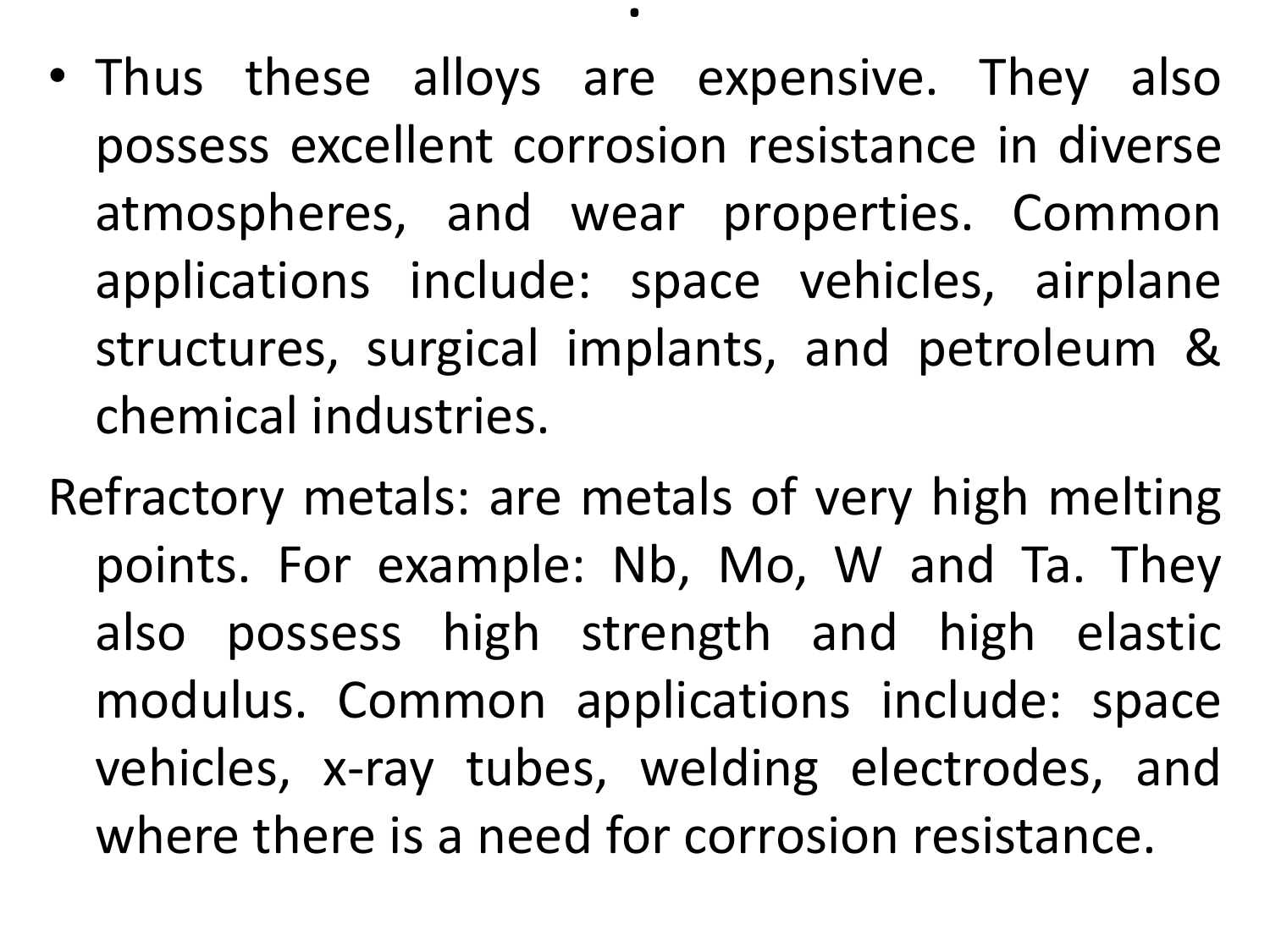- . • Noble metals: These are eight all together and are, Ag, Au, Pt, Pa, Rh, Ru, Ir and Os. All these possess some common properties such as: expensive, soft and ductile, oxidation resistant.
- Ag, Au and Pt are used extensively in jewelry, alloys are Ag and Au are employed as dental restoration materials; Pt is used in chemical reactions as a catalyst and in thermo couples.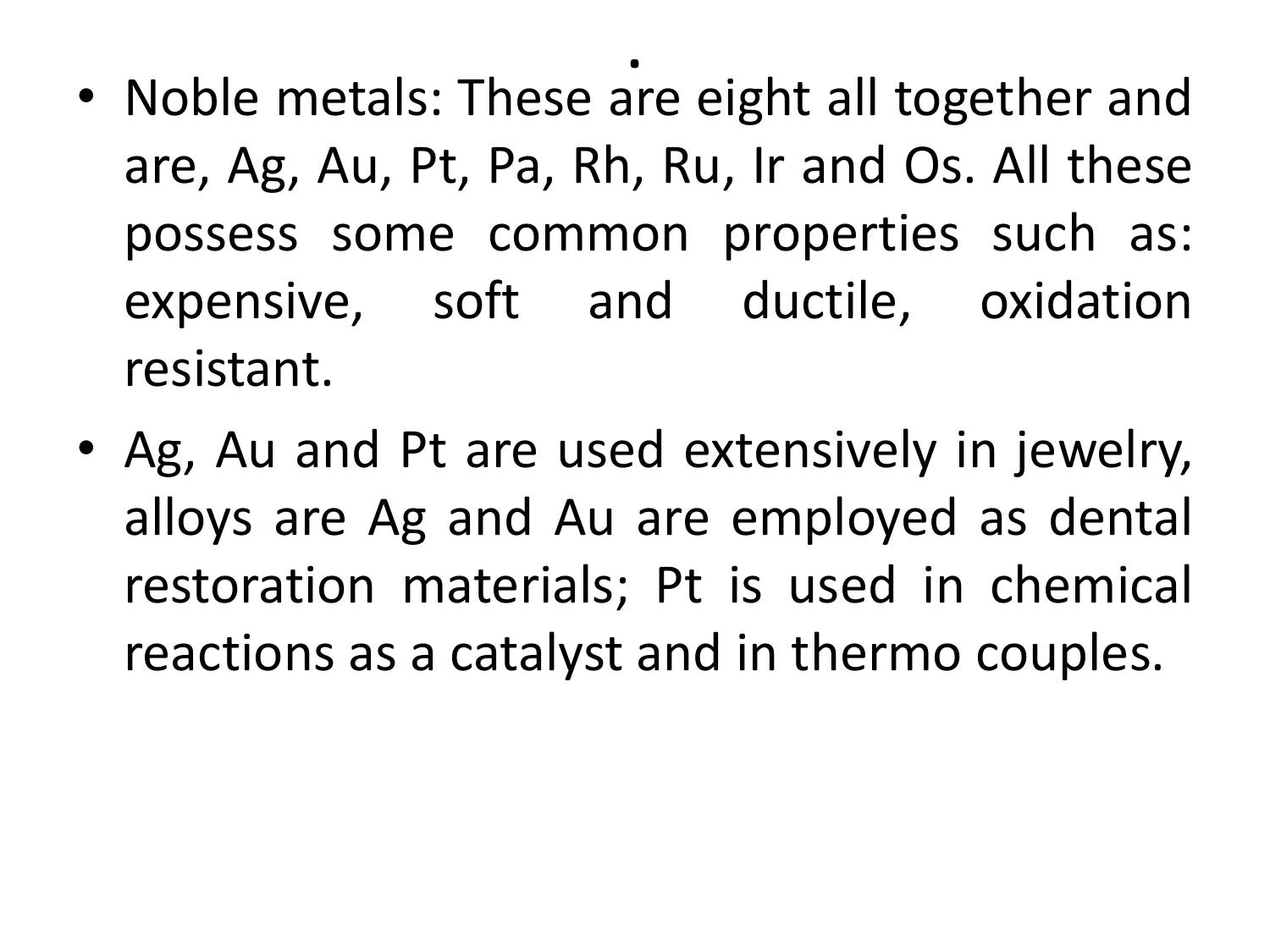## Processing/Fabrication of metals

- Metals/alloys are fabricated by different means to achieve metal/alloy objects of desired characteristics. There been many kinds of fabrication techniques, the choice of which depends on the properties of metal, product shape-sizeproperties, cost, etc. Fabrication techniques are of four types:
- Casting to give a shape by pouring in liquid metal into a mould that holds the required shape, and allow the metal to harden without external pressure.
- Forming to give shape in solid state by applying pressure. Machining – in which material is removed in order to give it the required shape.
- Joining where different parts are joined by various means.
- Powder metallurgy is another useful technique.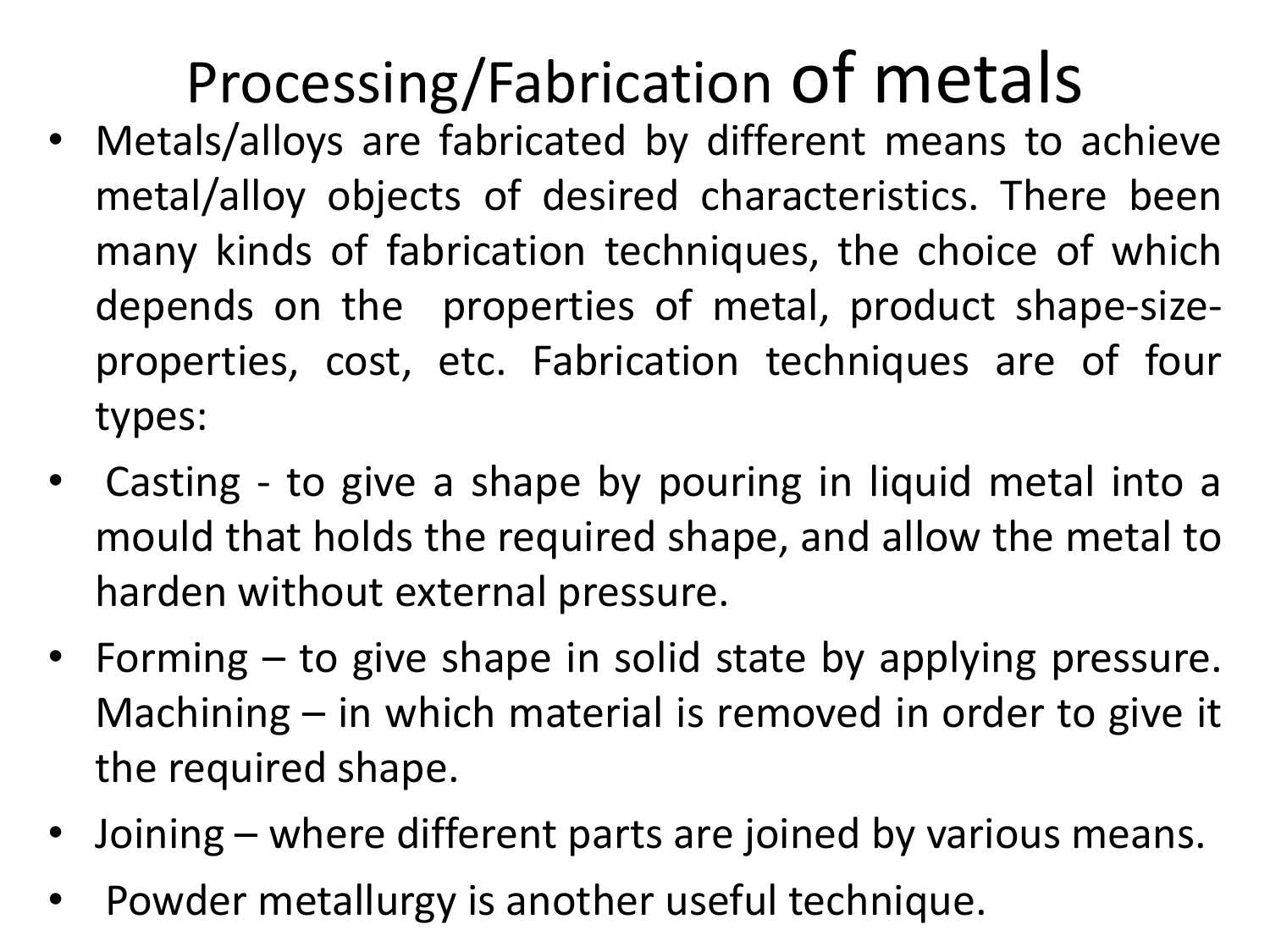- .<br>د • Casting: Usually employed when (a) product is large and/or has a complicated shape (b) particular material is low in ductility. It is usually economical compared with other techniques. Casting techniques are sand, die, investment and continuous casting.
- Sand casting: Sand is used as casting material. A two piece mould (cope and drag) is formed by compact packing of sand around a pattern of required shape. Gating is provided for proper distribution of liquid metal.
- Die casting: Here metal is forced into a mould by external pressure at high velocities. Usually a permanent twopiece mould made of steel is used. In this technique rapid cooling rates are achieved, thus it is inexpensive.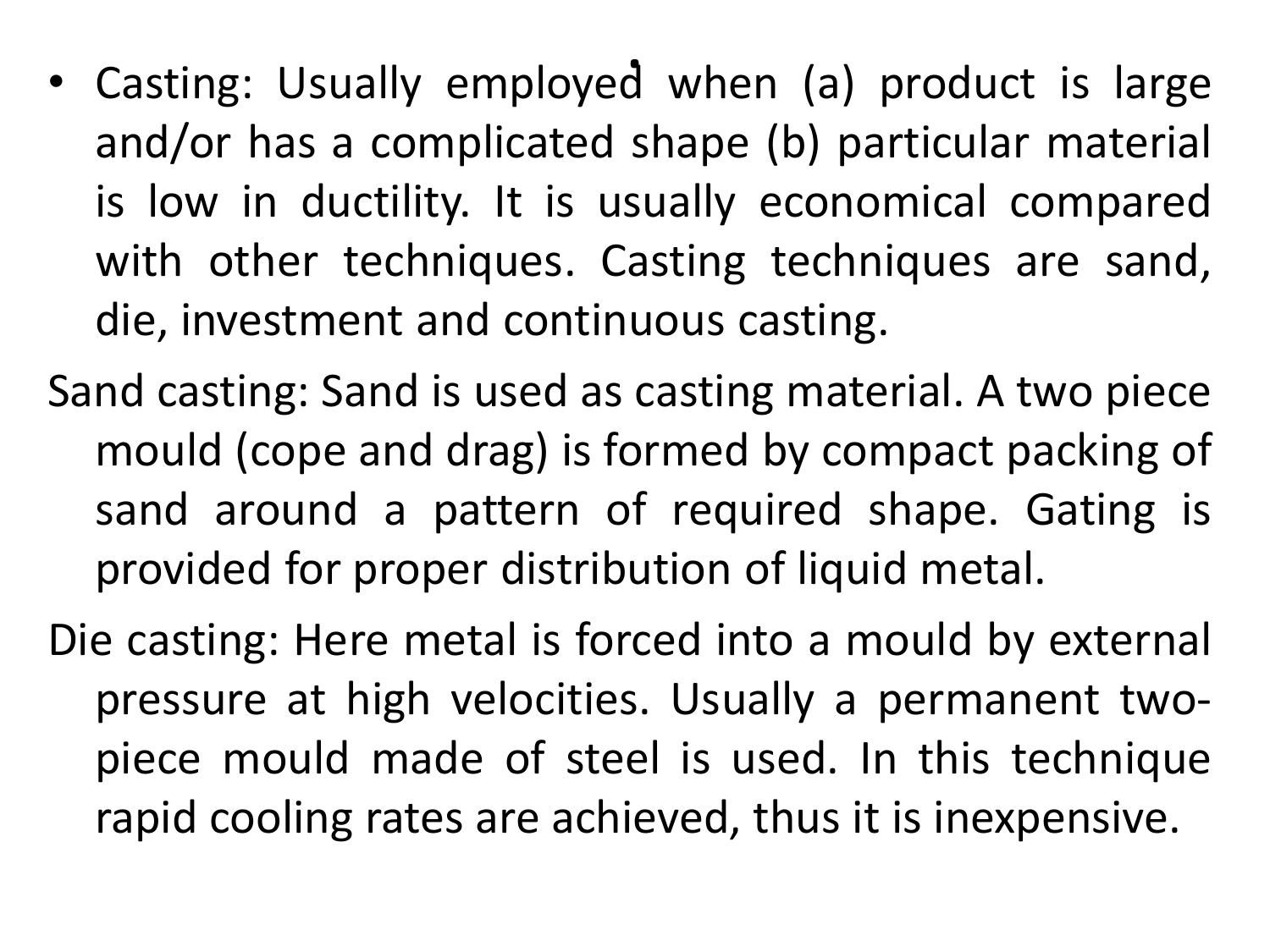• Investment casting: In this, pattern is made of wax. Then fluid slurry of casting material is poured over which eventually hardens and holds the required shape. Pattern material is heated to leave behind the cavity. This technique is employed when reproduction of fine details, and an excellent finish are required. Example: jewellery, dental crowns, and gas turbine blades as well as jet engine impellers.

.

• Continuous casting: After refining, metals are usually in molten state, which are later solidified into ingots for further processing like forming. In continuous casting, solidification and primary forming processes are combined, where refined metal is cast directly into a continuous strand which is cooled by water jets.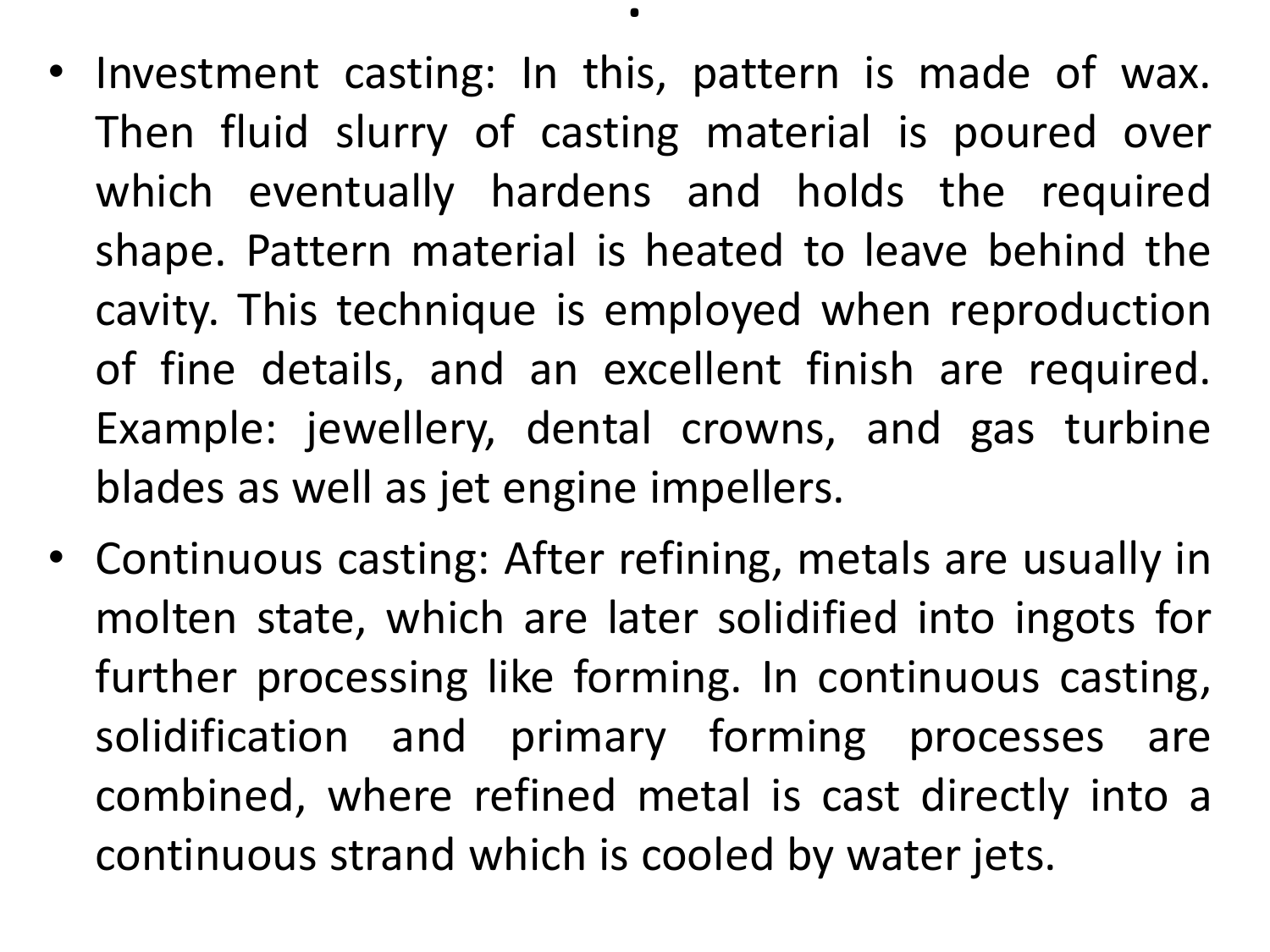• Metal forming: Common forming techniques are: forging, rolling, extrusion, and drawing. In these techniques, a metallic piece is subjected to external pressures (in excess of yield strength of the material which induces deformation and the material acquires a desired shape. There are basically two types – one that is performed at relatively low temperatures, cold working; and the other performed at relatively high temperatures, hot working. With hot working change in cross section occurs without material getting strengthened, while during cold working, fine details are achieved along with material getting strengthened.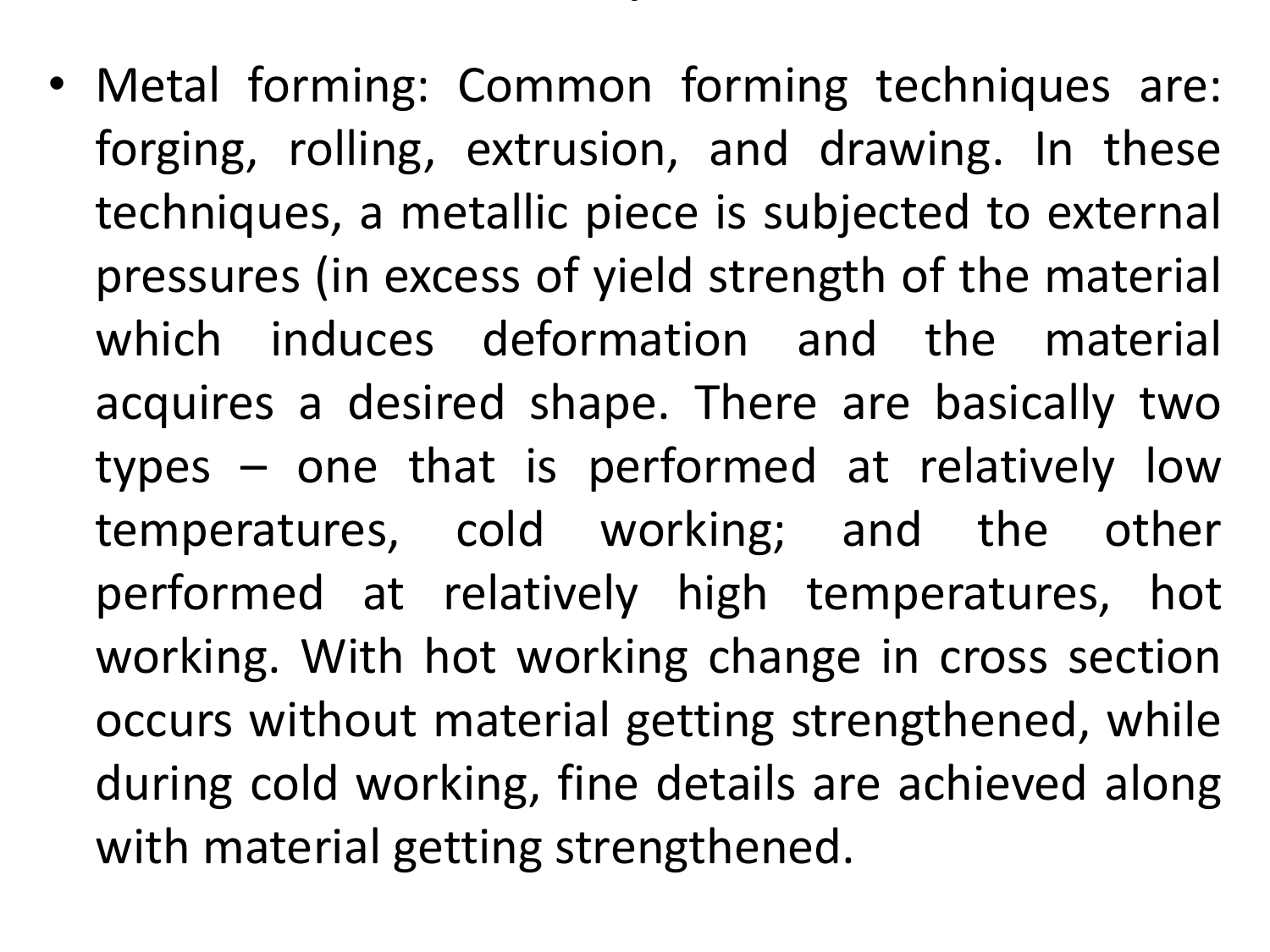Forging: involves deforming a single piece of metal, usually, by successive blows or continuous squeezing. In open die forging, two dies having the same shape are employed, usually, over large workpieces; while in closed die forging, there may be more than two pieces of die put together having finished shape. Forged products have very good mechanical properties. Typical products include: crane hooks, wrenches, crank shafts, connecting rods.

Rolling: the most widely used forming technique because of high production rate and close dimensional control of final product.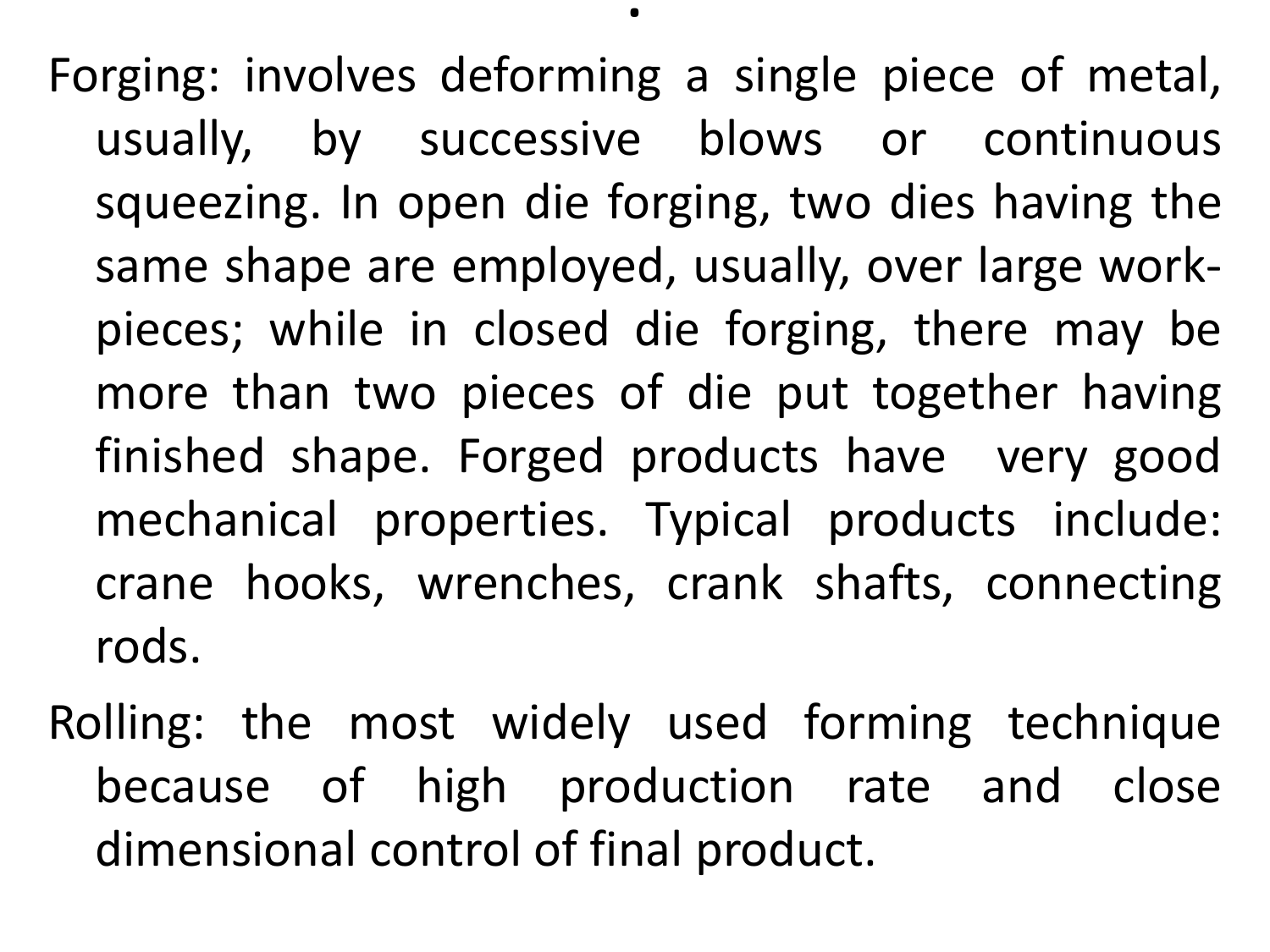- It involves passing a piece of metal between two rotating rolls. Deformation is in terms of reduction in thickness resulting from applied compressive forces. This technique is typically employed to produce sheets, strips, foil rails, etc.
- Extrusion: a technique which involves forcing a piece of material through a die orifice by compressive force. Final product from die will have the desired shape and reduced cross sectional area, and with constant cross-section over very long lengths. Two varieties of extrusion are, direct extrusion and indirect extrusion. Typical extrusion products are: rods, (seamless) tubes, utensils for domestic use.